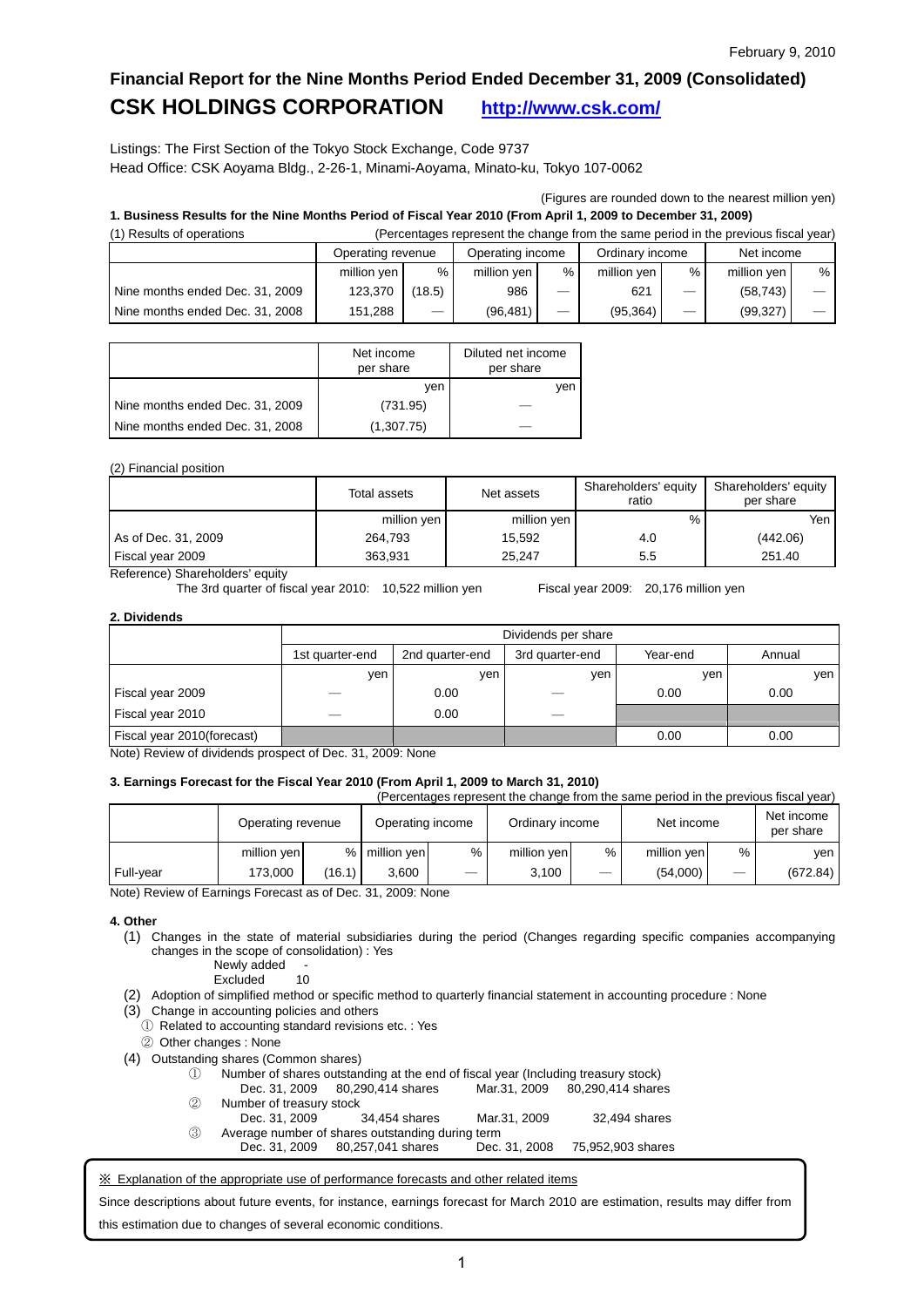# **Consolidated Balance Sheets**

(millions of yen)

|                                                               | Fiscal year 2010                     | Fiscal year 2009     |
|---------------------------------------------------------------|--------------------------------------|----------------------|
|                                                               | 3rd quarter<br>(As of Dec. 31, 2009) | (As of Mar.31, 2009) |
| Assets                                                        |                                      |                      |
| <b>Current assets</b>                                         |                                      |                      |
| Cash and time deposits                                        | 38,528                               | 36,309               |
| Notes and accounts receivable                                 | 18,141                               | 27,680               |
| Marketable securities                                         | 9,577                                | 11,159               |
| Venture capital investments                                   | 4,020                                | 2,144                |
| Inventories                                                   | 5,002                                | 4,146                |
| Income taxes receivable                                       | 1,858                                | 2,905                |
| Investments related to financial services                     |                                      | 101,940              |
| Cash segregated as deposits related to<br>securities business | 25,376                               | 26,810               |
| Trading assets related to securities business                 | 7,527                                | 6,859                |
| Receivables related to margin transactions                    | 23,992                               | 20,503               |
| Other current assets                                          | 62,849                               | 28,606               |
| Allowance for losses on investment securities                 |                                      | (46)                 |
| Allowance for doubtful accounts                               | (8,689)                              | (419)                |
| Total current assets                                          | 188,186                              | 268,599              |
| <b>Fixed assets</b>                                           |                                      |                      |
| Tangible fixed assets                                         | 27,118                               | 40,009               |
| Intangible fixed assets                                       | 5,699                                | 6,626                |
| Investments and other assets                                  |                                      |                      |
| Investments in securities                                     | 32,516                               | 34,925               |
| Other assets                                                  | 11,707                               | 14,353               |
| Allowance for doubtful accounts                               | (435)                                | (583)                |
| Total investments and other assets                            | 43,789                               | 48,695               |
| <b>Total fixed assets</b>                                     | 76,606                               | 95,331               |
| <b>Total assets</b>                                           | 264,793                              | 363,931              |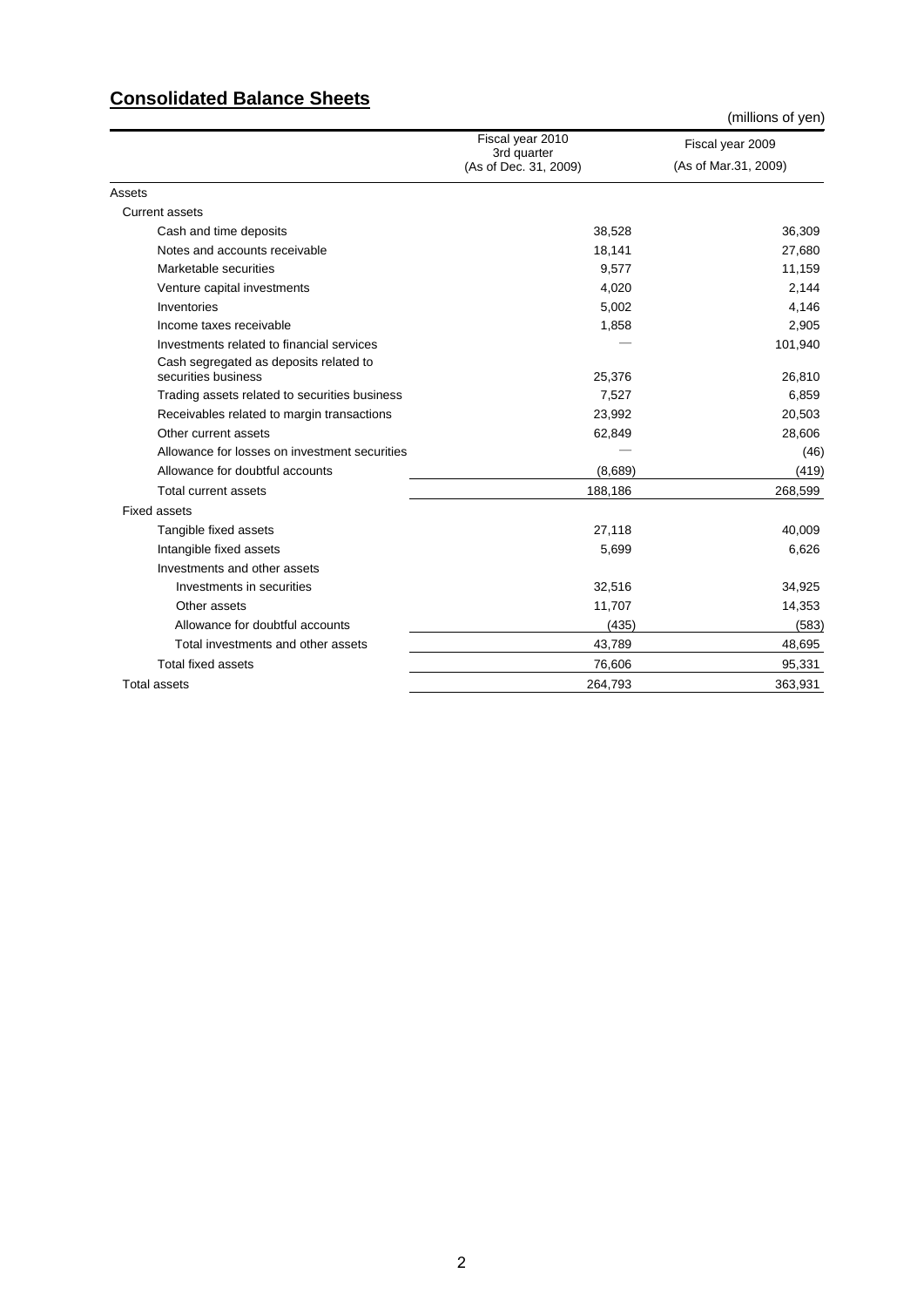|                                                                                |                                      | (millions of yen)    |
|--------------------------------------------------------------------------------|--------------------------------------|----------------------|
|                                                                                | Fiscal year 2010                     | Fiscal year 2009     |
|                                                                                | 3rd quarter<br>(As of Dec. 31, 2009) | (As of Mar.31, 2009) |
| Liabilities                                                                    |                                      |                      |
| <b>Current liabilities</b>                                                     |                                      |                      |
| Accounts payable                                                               | 5,504                                | 8.678                |
| Short-term bank loans payable                                                  | 10,167                               | 78,423               |
| Accrued income taxes                                                           | 609                                  | 1,347                |
| Deposits received of prepaid cards                                             | 52,469                               | 50,761               |
| Accrued bonuses to employees                                                   | 1,853                                | 5,763                |
| Allowance for anticipated losses on<br>contracts                               | 972                                  | 1,836                |
| Allowance for loss on cancellation penalty                                     |                                      | 1,811                |
| Liabilities related to financial services                                      |                                      | 41,016               |
| Trading liabilities related to securities                                      |                                      |                      |
| business                                                                       | 2,123                                | 542                  |
| Payable related to margin transactions                                         | 17,551                               | 13,865               |
| Deposits received and guarantee deposits<br>received from customers related to |                                      |                      |
| securities business                                                            | 34,212                               | 33,121               |
| Other current liabilities                                                      | 16,678                               | 19,407               |
| Total current liabilities                                                      | 142,143                              | 256,575              |
|                                                                                |                                      |                      |
| Long-term liabilities<br>Corporate bonds payable                               |                                      | 20,000               |
|                                                                                | 56,792                               | 56,792               |
| Convertible bonds payable<br>Long-term bank loans payable                      | 46,328                               |                      |
| Accrued employees' retirement benefits                                         | 230                                  | 274                  |
| Accrued directors' retirement benefits                                         | 22                                   | 114                  |
| Other long-term liabilities                                                    | 3,003                                | 4,056                |
| Total long-term liabilities                                                    | 106,378                              | 81,237               |
|                                                                                |                                      |                      |
| <b>Statutory reserve</b>                                                       |                                      |                      |
| Reserve for financial products transaction<br>liabilities                      | 680                                  | 870                  |
| Total statutory reserve                                                        | 680                                  | 870                  |
| <b>Total liabilities</b>                                                       | 249,201                              | 338,684              |
| Net assets                                                                     |                                      |                      |
| Shareholders' equity                                                           |                                      |                      |
| Common stock                                                                   | 96,225                               | 73,225               |
| Capital surplus                                                                | 53,763                               | 30,763               |
| Retained earnings                                                              | (139, 057)                           | (80, 313)            |
| Treasury stock, at cost                                                        | (68)                                 | (68)                 |
|                                                                                |                                      |                      |
| Total shareholders' equity                                                     | 10,863                               | 23,607               |
| Valuation, translation adjustments and other                                   |                                      |                      |
| Net unrealized losses on securities                                            | (340)                                | (990)                |
| Foreign currency translation adjustments                                       |                                      | (2, 440)             |
| Total valuation, translation adjustments and<br>other                          | (340)                                | (3, 430)             |
| Subscription rights to shares                                                  | 467                                  |                      |
| Minority interests                                                             | 4,602                                | 5,070                |
| Total net assets                                                               | 15,592                               | 25,247               |
|                                                                                |                                      |                      |
| Total liabilities and net assets                                               | 264,793                              | 363,931              |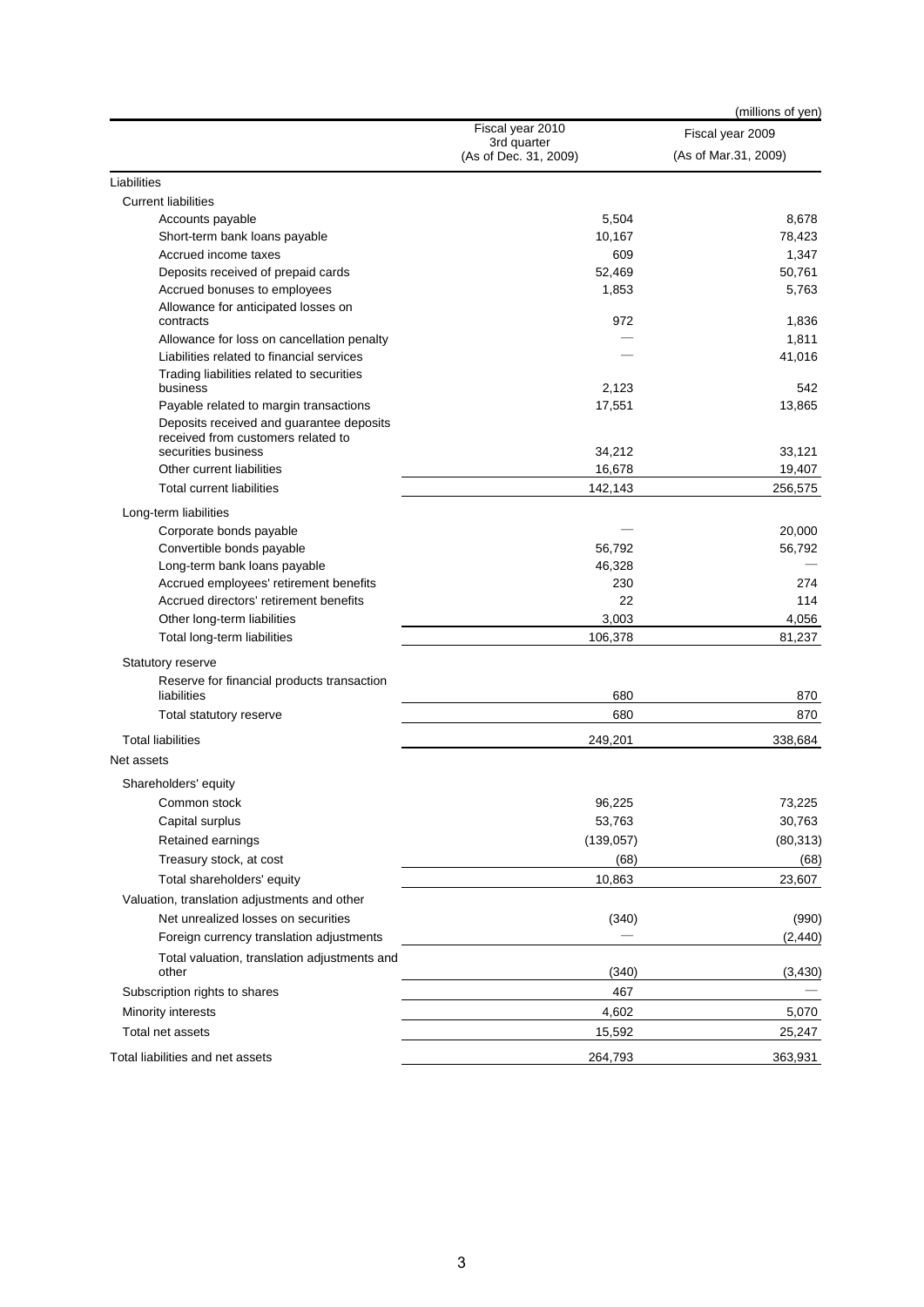## **Consolidated Statements of Operations**

|                                                                       |                   | (millions of yen) |
|-----------------------------------------------------------------------|-------------------|-------------------|
|                                                                       | Fiscal year 2009  | Fiscal year 2010  |
|                                                                       | From Apr. 1, 2008 | From Apr. 1, 2009 |
|                                                                       | To Dec. 31, 2008  | To Dec. 31, 2009  |
| Operating revenue                                                     | 151,288           | 123,370           |
| Operating costs                                                       | 198,204           | 84,476            |
| Gross profits(loss)                                                   | (46, 916)         | 38,893            |
| Selling, general and administrative expenses                          | 49,565            | 37,906            |
| Operating income(loss)                                                | (96, 481)         | 986               |
| Non-operating income                                                  |                   |                   |
| Interest income                                                       | 86                | 52                |
| Dividend income                                                       | 399               | 186               |
| Hoard profit of prepaid card                                          | 732               | 878               |
| Others                                                                | 840               | 612               |
| Total non-operating income                                            | 2,058             | 1,729             |
| Non-operating expenses                                                |                   |                   |
| Interest expenses                                                     | 12                | 373               |
| Foreign exchange loss                                                 | 267               |                   |
| Provision for accrued employees' retirement                           |                   |                   |
| benefits                                                              | 195               | 195               |
| Stock issuance cost                                                   |                   | 470               |
| Commission fee                                                        |                   | 602               |
| <b>Others</b>                                                         | 464               | 452               |
| Total non-operating expenses                                          | 940               | 2,094             |
| Ordinary income(loss)                                                 | (95, 364)         | 621               |
| Extraordinary gains                                                   |                   |                   |
| Gain on sales of investment securities                                |                   | 776               |
| Gain from transfer of business                                        | 499               |                   |
| Reversal of reserve for financial products<br>transaction liabilities | 714               | 184               |
| <b>Others</b>                                                         | 316               | 577               |
| Total extraordinary gains                                             | 1,530             | 1,537             |
|                                                                       |                   |                   |
| <b>Extraordinary losses</b>                                           |                   |                   |
| Loss on impairment of fixed assets<br>Loss on business restructuring  | 2,750<br>1,365    |                   |
| Loss on discontinuing construction of head office                     | 2,495             |                   |
| Loss on withdrawal from real estate securitization                    |                   |                   |
| business                                                              |                   | 55.940            |
| <b>Others</b>                                                         | 1,791             | 3,544             |
| Total extraordinary losses                                            | 8,402             | 59,484            |
| Loss before income taxes and minority interests                       | (102, 236)        | (57, 324)         |
| Income taxes: Current                                                 | 1,820             | 1,164             |
| Income taxes: Refund                                                  | (717)             |                   |
| Income taxes: Deferred                                                | (4,048)           | 159               |
| Total income taxes                                                    | (2,945)           | 1,323             |
| <b>Minority interests</b>                                             | 36                | 95                |
| Net loss                                                              | (99, 327)         | (58, 743)         |
|                                                                       |                   |                   |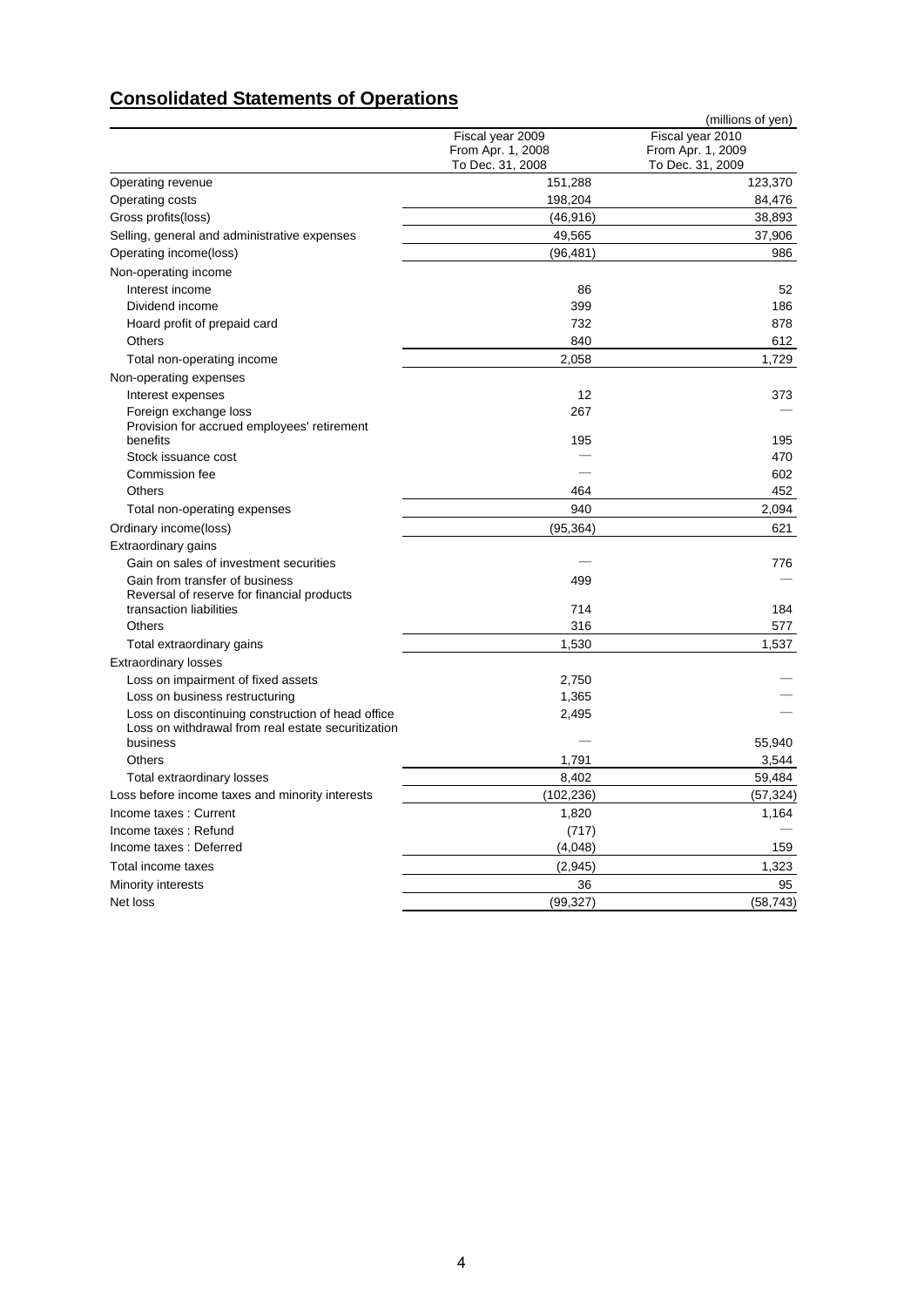# **Consolidated Statements of Cash Flows**

| "                                                                                                                         |                                            | (millions of yen)                          |
|---------------------------------------------------------------------------------------------------------------------------|--------------------------------------------|--------------------------------------------|
|                                                                                                                           | For the nine months<br>ended Dec. 31, 2008 | For the nine months<br>ended Dec. 31, 2009 |
| Cash flows from operating activities                                                                                      |                                            |                                            |
| Loss before income taxes and minority interests                                                                           | (102, 236)                                 | (57, 324)                                  |
| Depreciation                                                                                                              | 5,063                                      | 4,186                                      |
| Loss on impairment of fixed assets                                                                                        | 3,050                                      | 758                                        |
| Amortization of goodwill                                                                                                  | 992                                        | 128                                        |
| Increase (decrease) in allowances and decrease (increase) in<br>prepaid pension costs                                     | (907)                                      | (3, 394)                                   |
| Increase (decrease) in reserve for financial products<br>transaction liabilities                                          | (714)                                      | (184)                                      |
| Interest and dividend income                                                                                              | (1,635)                                    | (1,023)                                    |
| Interest expenses                                                                                                         | 1,368                                      | 2,593                                      |
| Loss on withdrawal from real estate securitization business                                                               |                                            | 46,733                                     |
| Decrease (increase) in accounts receivable                                                                                | 7,328                                      | 9,467                                      |
| Decrease (increase) in inventories                                                                                        | (3, 188)                                   | (862)                                      |
| Increase (decrease) in accounts payable                                                                                   | (3,702)                                    | (3,329)                                    |
| Increase (decrease) in deposits received of<br>prepaid cards                                                              | 4,163                                      | 1,708                                      |
| Decrease (increase) in venture capital investments                                                                        | (500)                                      | 130                                        |
| Decrease (increase) in investments related to financial services                                                          | 64,658                                     | 1,085                                      |
| Increase (decrease) in liabilities related to financial services                                                          | 2,797                                      |                                            |
| Decrease (increase) in cash segregated as<br>deposits related to securities business                                      | 4,928                                      | 634                                        |
| Decrease (increase) in trading assets related to securities business                                                      | (5,300)                                    | (667)                                      |
| Decrease (increase) in trade date accrual (asset) related to securities<br>business                                       |                                            | 2,957                                      |
| Decrease (increase) in receivables related to margin transaction                                                          | 25,118                                     | (3,489)                                    |
| Decrease (increase) in loans secured by securities                                                                        | (3,070)                                    | (2, 141)                                   |
| Increase (decrease) in trading liabilities related to securities business                                                 | 3,361                                      | 1,580                                      |
| Increase (decrease) in payables related to margin transactions                                                            | (6, 489)                                   | 3,686                                      |
| Increase (decrease) in deposits received and guarantee deposits<br>received from customers related to securities business | (9,224)                                    | 1,091                                      |
| Other, net                                                                                                                | 2,955                                      | (1,066)                                    |
| Subtotal                                                                                                                  | (11, 181)                                  | 3,256                                      |
| Interest and dividends income received                                                                                    | 1,693                                      | 1,067                                      |
| Interest expenses paid                                                                                                    | (1,231)                                    | (2,655)                                    |
|                                                                                                                           |                                            |                                            |
| Income taxes paid                                                                                                         | (1,568)                                    | (210)                                      |
| Net cash provided by (used in) operating activities                                                                       | (12, 287)                                  | 1,458                                      |
| Cash flows from investing activities<br>Decrease (increase) in time deposit, net                                          | 587                                        | (470)                                      |
| Net proceeds from sales and purchases of marketable securities                                                            | 4,552                                      |                                            |
| Purchases of property and equipment                                                                                       | (12, 413)                                  | (1,699)                                    |
| Purchases of intangible assets                                                                                            | (5,560)                                    | (1, 397)                                   |
| Purchases of investments in securities                                                                                    | (9,282)                                    | (6,086)                                    |
| Proceeds from sales of investments in securities                                                                          | 5,900                                      | 7,005                                      |
| Proceeds from sales of investments in subsidiaries resulting<br>in change in scope of consolidation                       |                                            | 366                                        |
| Payments for sales of investments in subsidiaries resulting in change in<br>scope of consolidation                        |                                            | (691)                                      |
| Other, net                                                                                                                | 135                                        | 571                                        |
| Net cash used in investing activities                                                                                     | (16,080)                                   | (2,401)                                    |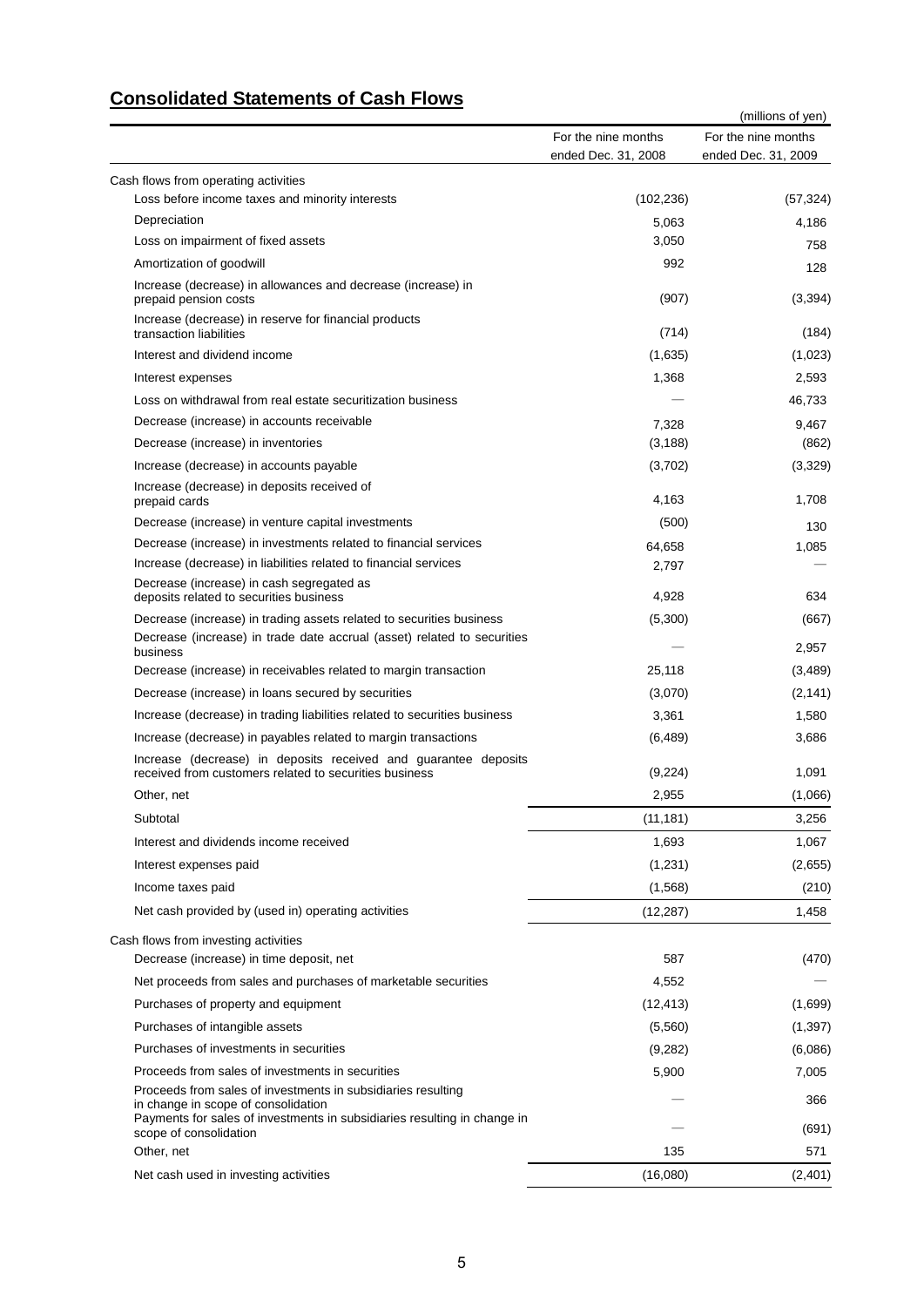|                                                                                                                    |                                            | (millions of yen)                          |
|--------------------------------------------------------------------------------------------------------------------|--------------------------------------------|--------------------------------------------|
|                                                                                                                    | For the nine months<br>ended Dec. 31, 2008 | For the nine months<br>ended Dec. 31, 2009 |
| Cash flows from financing activities<br>Increase (decrease) in short-term bank loans and commercial papers,<br>net | 3,200                                      | (41, 853)                                  |
| Proceeds from long-term loans payable                                                                              |                                            | 50,000                                     |
| Redemption of bonds                                                                                                |                                            | (20,000)                                   |
| Proceeds from issuance of common stock                                                                             |                                            | 16,000                                     |
| Cash dividends paid                                                                                                | (1, 412)                                   |                                            |
| Proceeds from issuance of subscription right to shares                                                             |                                            | 467                                        |
| Other, net                                                                                                         | (80)                                       | (935)                                      |
| Net cash provided by financing activities                                                                          | 1,707                                      | 3,679                                      |
| Effect of exchange rate changes on cash and cash equivalents                                                       | (399)                                      | (211)                                      |
| Net increase (decrease) in cash and cash equivalents                                                               | (27,060)                                   | 2,525                                      |
| Cash and cash equivalents, at beginning                                                                            | 59,200                                     | 33,882                                     |
| Cash and cash equivalents, at end                                                                                  | 32,139                                     | 36,408                                     |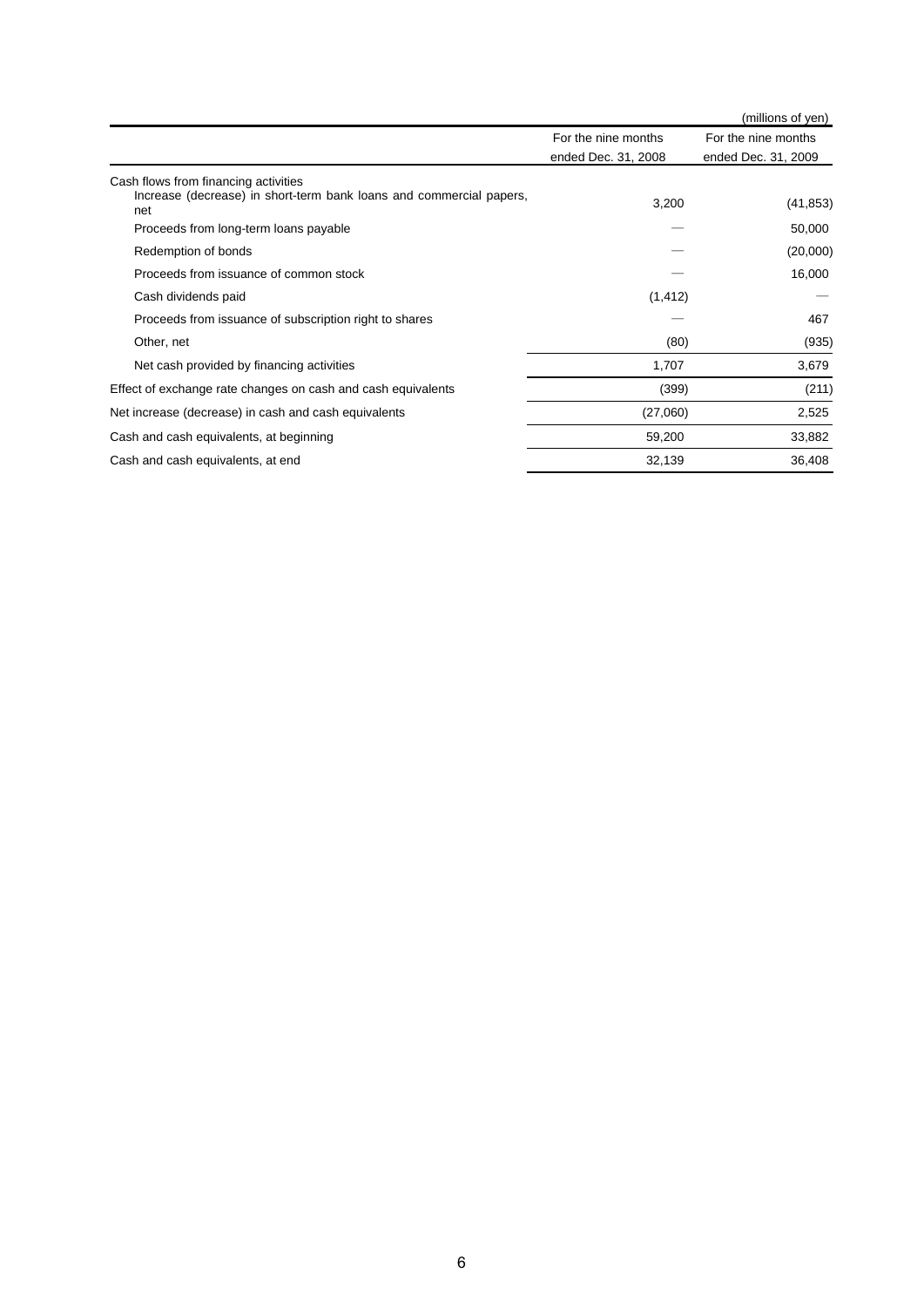### **Segment Information (Consolidated)**

### **Information by business segment**

|                               | For the nine months period ended Dec. 31, 2008 |                                   |                               |                             |           |                                        |                       |
|-------------------------------|------------------------------------------------|-----------------------------------|-------------------------------|-----------------------------|-----------|----------------------------------------|-----------------------|
|                               | <b>IT</b> services<br>business                 | Financial<br>services<br>business | <b>Securities</b><br>business | Prepaid<br>card<br>business | Total     | <b>Elimination</b><br>and<br>corporate | Consolidated<br>Total |
| Operating revenue:            |                                                |                                   |                               |                             |           |                                        |                       |
| Outside customers             | 136,093                                        | 1,849                             | 11,382                        | 1,963                       | 151,288   |                                        | 151,288               |
| Inter-segment sales/transfers | 4,870                                          |                                   | 10                            | 114                         | 4,997     | (4,997)                                |                       |
| Total                         | 140,963                                        | 1,850                             | 11,393                        | 2,078                       | 156,285   | (4,997)                                | 151,288               |
| Costs and expenses            | 134,279                                        | 92,814                            | 18,059                        | 1,920                       | 247,073   | 697                                    | 247,770               |
| Operating income(loss)        | 6,683                                          | (90, 963)                         | (6,665)                       | 158                         | (90, 787) | (5,694)                                | (96, 481)             |

(millions of yen)

Notes: 1. The CSK Group operates principally in four segments: IT services business, Financial services business, Securities business, Prepaid card business.

| Segment                      | Major products and services                                                                |
|------------------------------|--------------------------------------------------------------------------------------------|
| IT services business:        | Software development, systems integration, facilities management, business process         |
|                              | outsourcing and other related services, computer and other product sales, engineering of   |
|                              | intelligent buildings, intelligent buildings lease                                         |
| Financial services business: | Investment in venture companies, investment in anonymous associations, real estate, equity |
|                              | securities and others, management of investment trust                                      |
| Securities business:         | Securities business and other related services                                             |
| Prepaid card business:       | Issuance and settlement of prepaid cards, development and sales of card systems            |
|                              |                                                                                            |

2. Among costs and expenses, unallocated operating expenses in "Elimination and corporate" for the nine months ended Dec. 31, 2008 was the expenses of ¥10,713 million. The cost was management expenses for group companies incurred at CSK HOLDINGS CORPORATION.

|                               |                                                |                             |                        |                   |         |                  | (millions of yen)                 |
|-------------------------------|------------------------------------------------|-----------------------------|------------------------|-------------------|---------|------------------|-----------------------------------|
|                               | For the nine months period ended Dec. 31, 2009 |                             |                        |                   |         |                  |                                   |
|                               | <b>IT</b> services<br>business                 | Prepaid<br>card<br>business | Securities<br>business | Other<br>business | Total   | and<br>corporate | Elimination Consolidated<br>Total |
| Operating revenue:            |                                                |                             |                        |                   |         |                  |                                   |
| Outside customers             | 106.896                                        | 2,088                       | 13,530                 | 855               | 123,370 |                  | 123,370                           |
| Inter-segment sales/transfers | 2,561                                          | 111                         | 9                      | 0                 | 2,681   | (2,681)          |                                   |
| Total                         | 109,457                                        | 2,199                       | 13,539                 | 885               | 126,051 | (2,681)          | 123,370                           |
| Costs and expenses            | 102,823                                        | 2,012                       | 13,203                 | 2,502             | 120,541 | 1,842            | 122,383                           |
| Operating income(loss)        | 6,634                                          | 187                         | 335                    | (1,647)           | 5,510   | (4,523)          | 986                               |

Notes: 1. The CSK Group operates principally in four segments: IT services business, Prepaid card business, Securities business, Other business.

| Segment                | Major products and services                                                                |  |  |  |  |
|------------------------|--------------------------------------------------------------------------------------------|--|--|--|--|
| IT services business:  | Software development, systems integration, facilities management, business process         |  |  |  |  |
|                        | outsourcing and other related services, Computer and other product sales, engineering of   |  |  |  |  |
|                        | intelligent buildings, intelligent buildings lease                                         |  |  |  |  |
| Prepaid card business: | Issuance and settlement of prepaid cards, development and sales of card systems            |  |  |  |  |
| Securities business:   | Securities business and other related services                                             |  |  |  |  |
| Other business:        | Investment in venture companies, investment in equity securities and others, management of |  |  |  |  |
|                        | investment trust                                                                           |  |  |  |  |
|                        |                                                                                            |  |  |  |  |

2. Among costs and expenses, unallocated operating expenses in "Elimination and corporate" for the nine months ended Dec. 31, 2009 was the expenses of ¥7,388 million. The cost was management expenses for group companies incurred at CSK HOLDINGS CORPORATION.